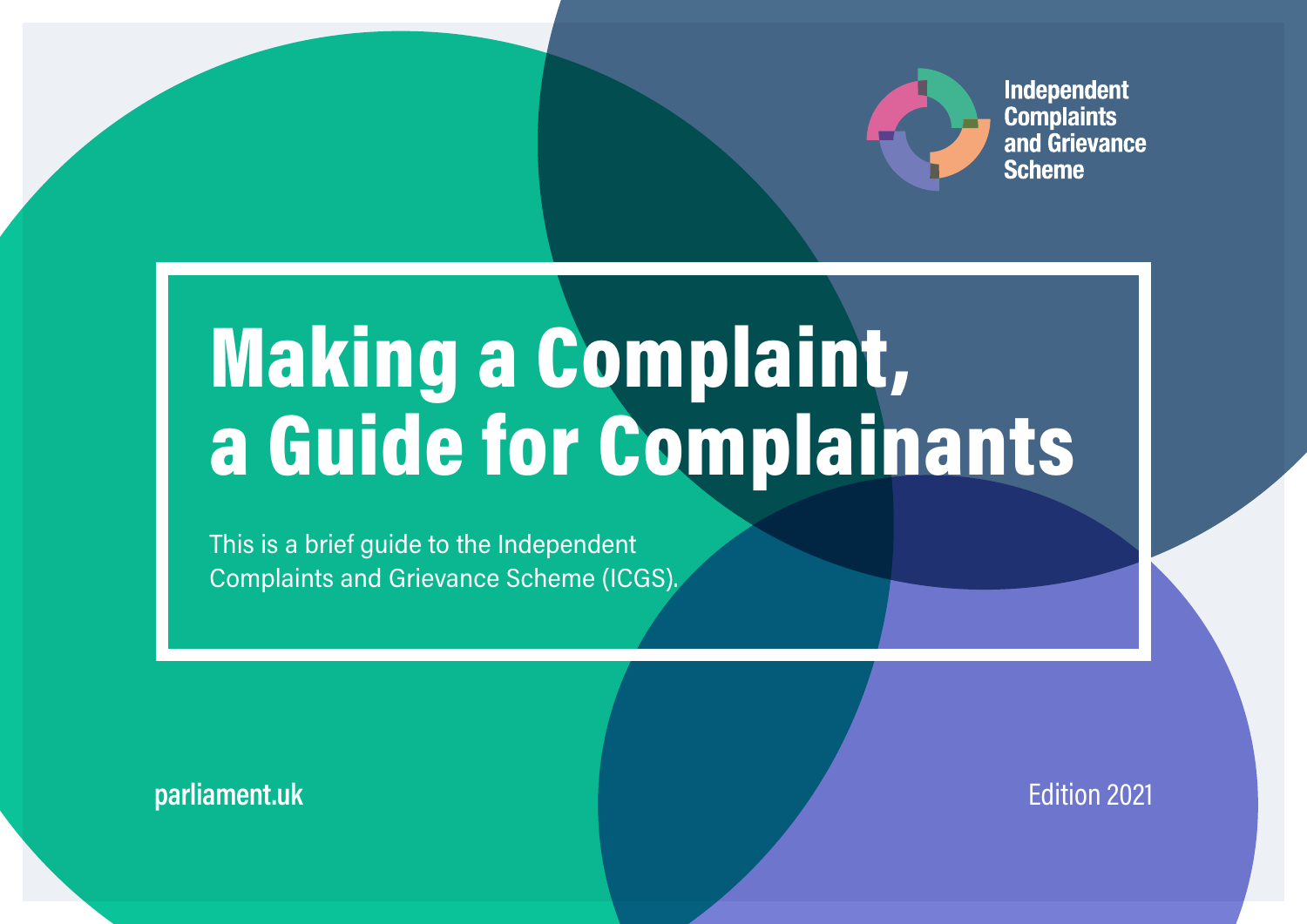### Using the Independent Complaints and Grievance Scheme (ICGS): Guide for Complainants

This guide is to help you find support if you feel you have experienced bullying, harassment or sexual misconduct. It will also explain how you can make a complaint and what you can expect to happen throughout the complaints process.

The Independent Complaints and Grievance Scheme is Parliament's independent mechanism for handling complaints of bullying, harassment or sexual misconduct. This guide provides a stepby-step breakdown of how the complaints process works, and what you can expect at each step. We encourage you to contact the ICGS Helpline (details below) to discuss your experiences with an independent, confidential advisor.

The ICGS provides advice and support to all members of the parliamentary community, whether you choose to make a formal complaint or not.

### This guidance is broken down into several sections.

### 1 The Behaviour Code

- 2 Getting support and advice
- 3 Making a formal complaint
- 4 Useful links and further information

This guidance was last updated in July 2021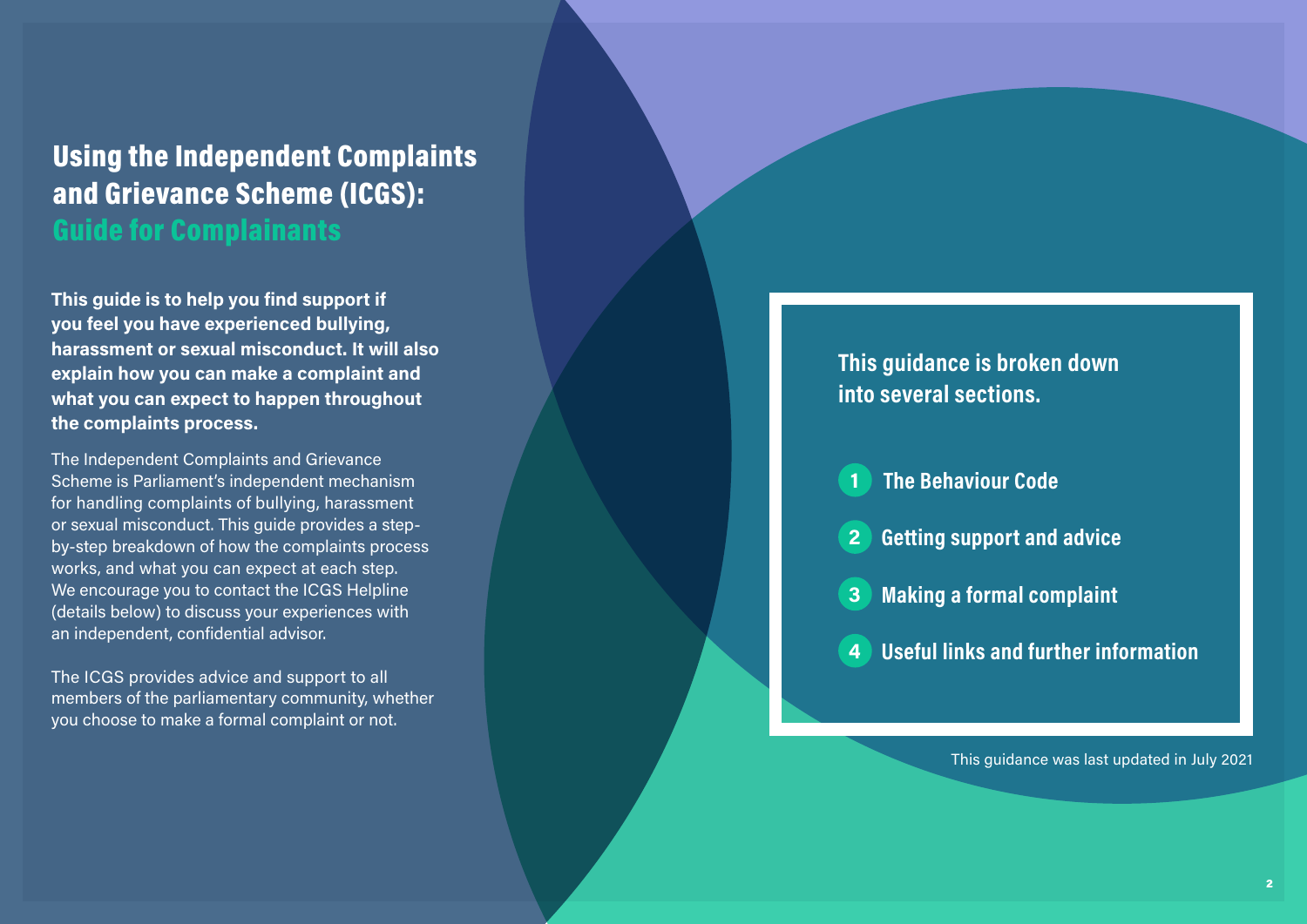# The Behaviour Code

1

The Behaviour Code sets out how all of us who work in Parliament should be treated and how we should treat others. The Code, the Bullying and Harassment policy and procedure and the Sexual Misconduct policy and procedure, work together as part of the Independent Complaints and Grievance Scheme to provide a framework to create a respectful working environment and to respond to any complaints of unacceptable behaviour promptly, fairly and effectively.

### Behaviour Code

Whether you are a visitor or working in Parliament at Westminster or elsewhere, there are clear guidelines on how you should be treated, and how you should treat others:

Respect and value everyone-bullying, harassment and sexual misconduct are not tolerated

Recognise your power, influence or authority and don't abuse them

Think about how your behaviour affects others and strive to understand their perspective

Act professionally towards others

Ensure Parliament meets the highest ethical standards of integrity, courtesy and mutual respect

Speak up about any unacceptable behaviour you see

Unacceptable behaviour will be dealt with seriously, independently and with effective sanctions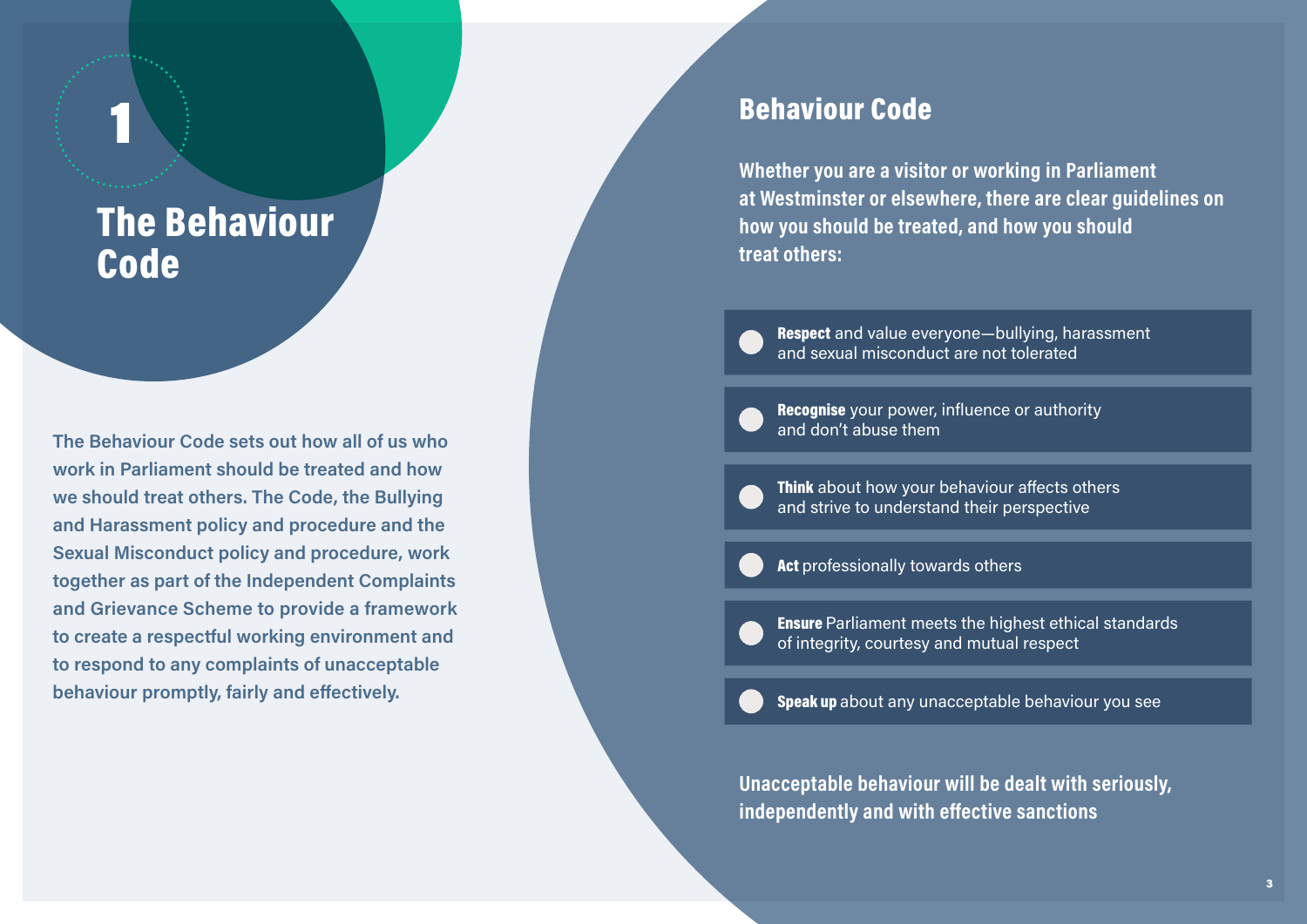### What is Bullying?

Bullying may be characterised as offensive, intimidating, malicious or insulting behaviour involving an abuse or misuse of power that can make a person feel vulnerable, upset, undermined, humiliated, denigrated or threatened. Power does not always mean being in a position of authority and can include both personal strength and the power to coerce through fear or intimidation.

### What is Harassment?

Harassment is any unwanted conduct that has the purpose or effect of violating a person's dignity or creating an intimidating, hostile, degrading, humiliating or offensive environment for them.

### What is Sexual Misconduct?

Sexual misconduct describes a range of behaviours including sexual assault, sexual harassment, stalking, voyeurism and any other conduct of a sexual nature that is non-consensual or has the purpose or effect of threatening, intimidating, undermining, humiliating or coercing a person. More examples of Bullying, Harassment and Sexual Misconduct can be found in the policies:

- **Bullying and [Harassment](https://hopuk.sharepoint.com/sites/ICGSHub/Shared%20Documents/Forms/AllItems.aspx?id=%2Fsites%2FICGSHub%2FShared%20Documents%2FICGS%20Policies%20and%20Procedures%2FBullying%20and%20Harassment%20Policy%5FFINAL%2Epdf&parent=%2Fsites%2FICGSHub%2FShared%20Documents%2FICGS%20Policies%20and%20Procedures) Policy**
- Sexual [Misconduct](https://hopuk.sharepoint.com/sites/ICGSHub/Shared%20Documents/Forms/AllItems.aspx?id=%2Fsites%2FICGSHub%2FShared%20Documents%2FICGS%20Policies%20and%20Procedures%2FSexual%20Misconduct%20Policy%5FFINAL%2Epdf&parent=%2Fsites%2FICGSHub%2FShared%20Documents%2FICGS%20Policies%20and%20Procedures) Policy

If you're unsure if the behaviour you are experiencing is Bullying, Harassment or Sexual Misconduct, we always recommend contacting the ICGS Helpline for support.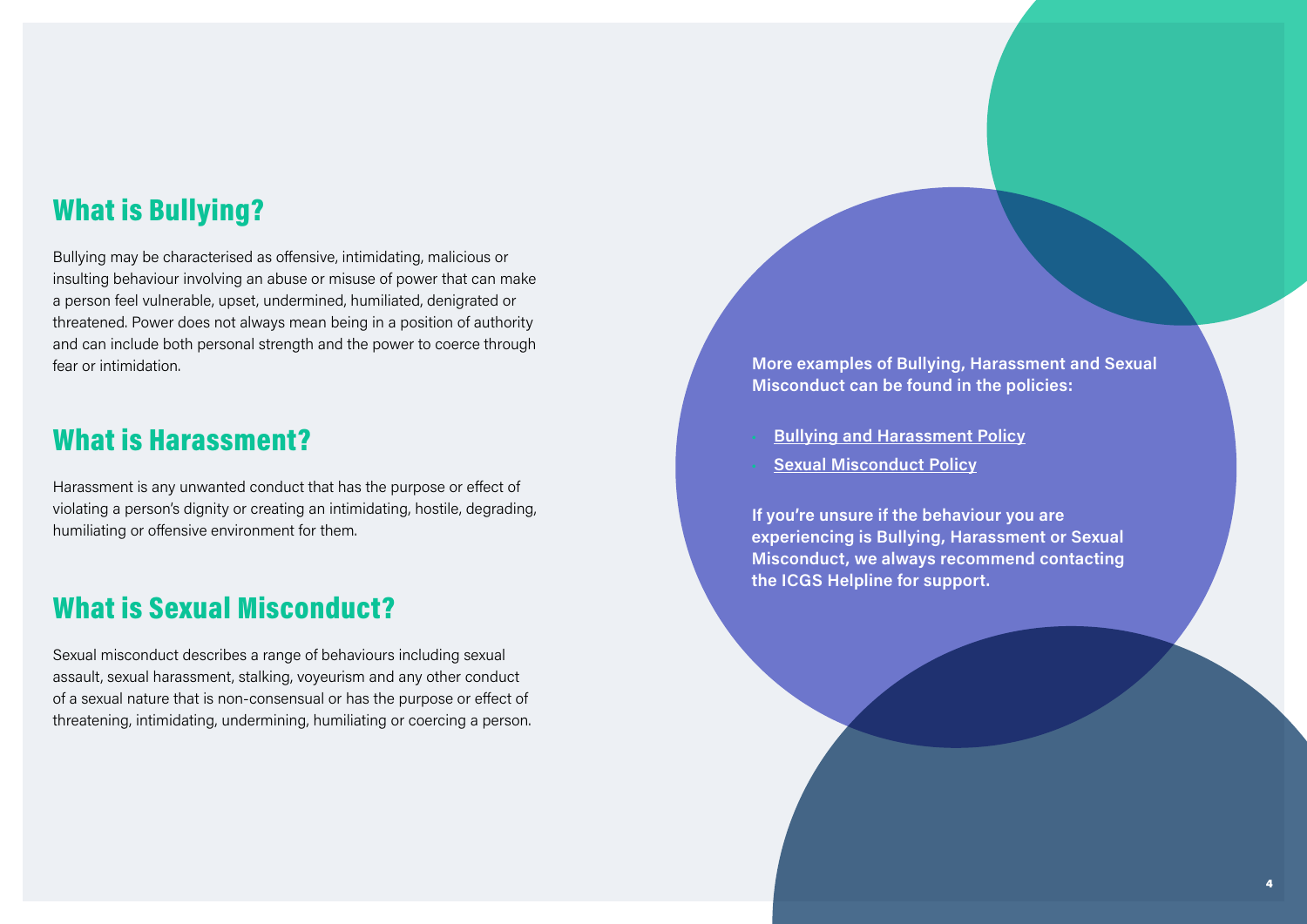## **Getting** advice and support

The ICGS helpline provides advice, support and signposting about incidents of bullying, harassment, or sexual misconduct on the Parliamentary Estate, in constituency offices or while undertaking parliamentary work. Any member of the Parliamentary community can contact the helpline, particularly anyone looking to make a complaint, anyone who has a complaint made about them, witnesses, or anyone providing support to another colleague. You may remain anonymous when contacting the helpline, and only when making a formal complaint will you need to provide your name.

A trained Independent Sexual Misconduct Advisor (ISMA) is available to provide personal support anyone contacting the Helpline about their experience of sexual misconduct. The ISMA can support you throughout the complaints process.

ICGS Helpline Telephone Number 0808 168 9281 2 Text Relay

18001 0808 168 9281

Email Address support@icgshelpline.org.uk

Opening Hours 9am–6pm Monday to Friday. Outside of these hours you can leave a message and your call will be returned the next working day. Other sources of support are available. Contact the ICGS helpline find out what further support is available to you. Your support could include:

- The Employee Assistance Programme 0800 030 5182, or healthassuredeap.co.uk (username House, password: Parliament)
- Your line manager
- Trade Unions in the House of Commons and Parliamentary Digital Service
- Trade Unions in the House of Lords
- Trade Unions for Members' staff
- The Workplace Equality Networks (WENs)
- MAPSA (the organisation for Members' and Peers' staff)
- House of Lords HR service
- House of Commons HR service
- PDS HR Support
- Parliamentary Health and Wellbeing Service
- Mental Health First Aiders
- The Guardians
- Voice Champions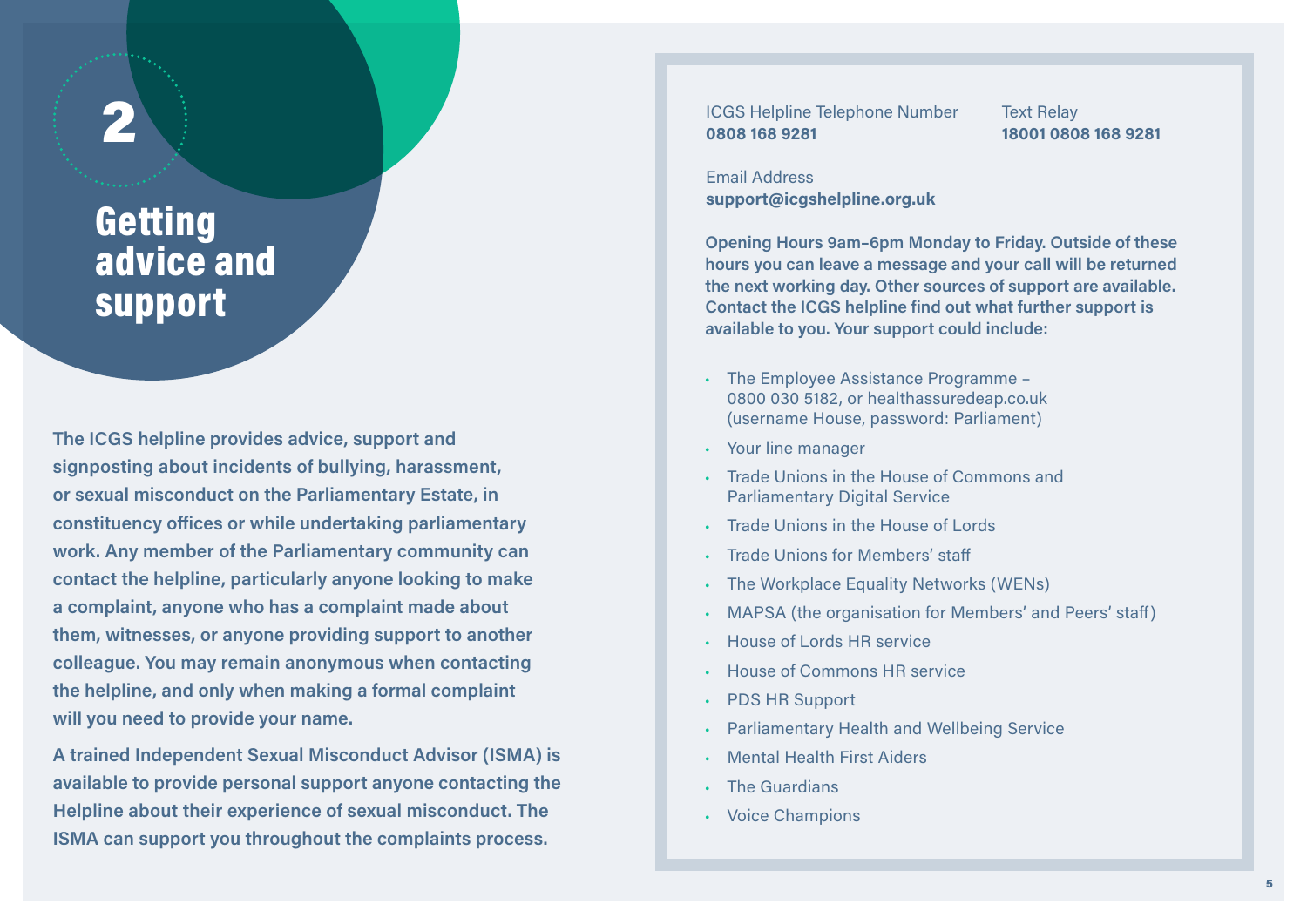# Making a 3<br>
Making a<br>
Complaint

This section outlines what will happen if you make a formal complaint. There are six parts to this section, depending on who is being complained about. Please navigate to the section which is most appropriate to your complaint. The sections are as follows;

I would like to complain about House of Commons, PDS, or House of Lords staff p7

I would like to complain about an MP or former MP p8

I would like to complain about someone who works for an MP p10

I would like to complain about someone who works for a Member of the House of Lords p13

I would like to complain about a Member or former Member of the House of Lords p11

I would like to complain about another passholder p15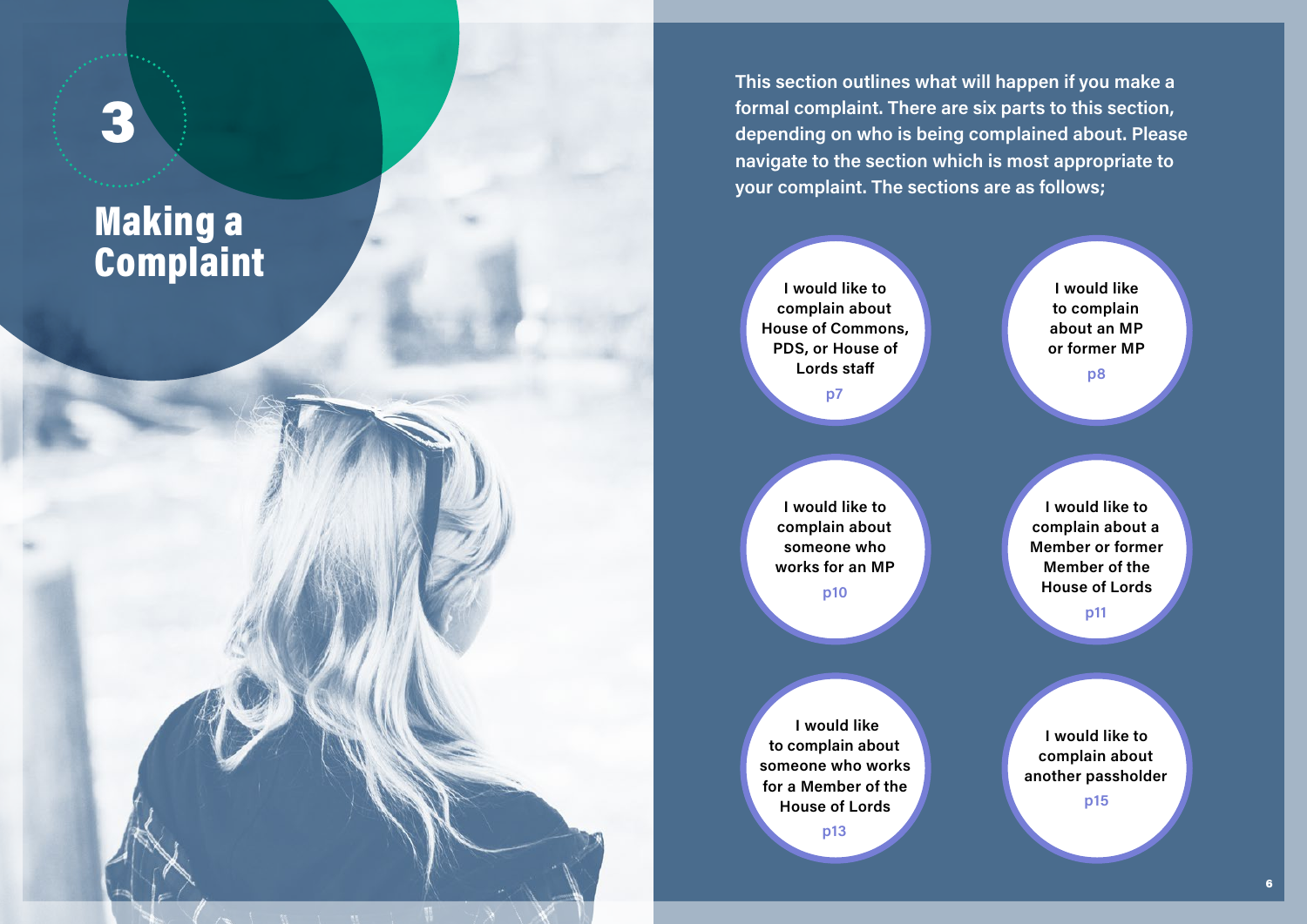### I would like to complain about House of Commons, PDS or House of Lords staff

If you would like to complain about House of Commons, PDS, or House of Lords staff, the decision-making body will be a senior HR representative in:

- People and Culture (Commons)
- Human Resources (Lords)
- Human Resources (PDS)



The helpline will ask you about your complaint and will capture the main details of it. This information will be passed to the ICGS team who will allocate an independent investigator to investigate the complaint. We encourage you to let your manager, HR service, party whips or another trusted individual (e.g. your trade union representative) know in confidence that you are involved in an ICGS complaint. They can discuss any actions to support you during and after an investigation (e.g. temporary changes to working practices, hours, accompaniment during to ICGS meetings during working hours).



### $\textsf{Step 1} \qquad \qquad \ddots \qquad \qquad \textsf{Step 2} \qquad \qquad \ddots \qquad \qquad \textsf{Step 4}$

The investigator will contact you to discuss the details of your complaint. This will include an initial assessment to establish whether your complaint can be considered under the ICGS and can progress to a formal investigation (Steps 3 & 4). You will be asked to provide the names of any witnesses. The investigator will ask you what you would like to achieve at the end of the process and explore with you whether an informal resolution might be appropriate.



If the complaint proceeds to a formal assessment, the investigator will discuss any additional information with you, including any evidence you may have, such as emails or notes relevant to the complaint. The investigator will interview the person who the complaint is about (the respondent) and any witnesses. After reviewing all the evidence, the investigator will write a draft report. A copy of the draft report will be sent to you and the respondent. This is an opportunity for both the complainant and the respondent to check that facts and dates are correct, to request corrections, to raise concerns if evidence has not been considered or witnesses have not been interviewed, or to raise other concerns about the process of the investigation.



The investigator will produce a final report detailing their findings and stating whether the complaint should be upheld or not upheld. You, the respondent, and the Decision-Making Body, will all receive copies of the report. There are several options that can be considered by the Decision-Making Body.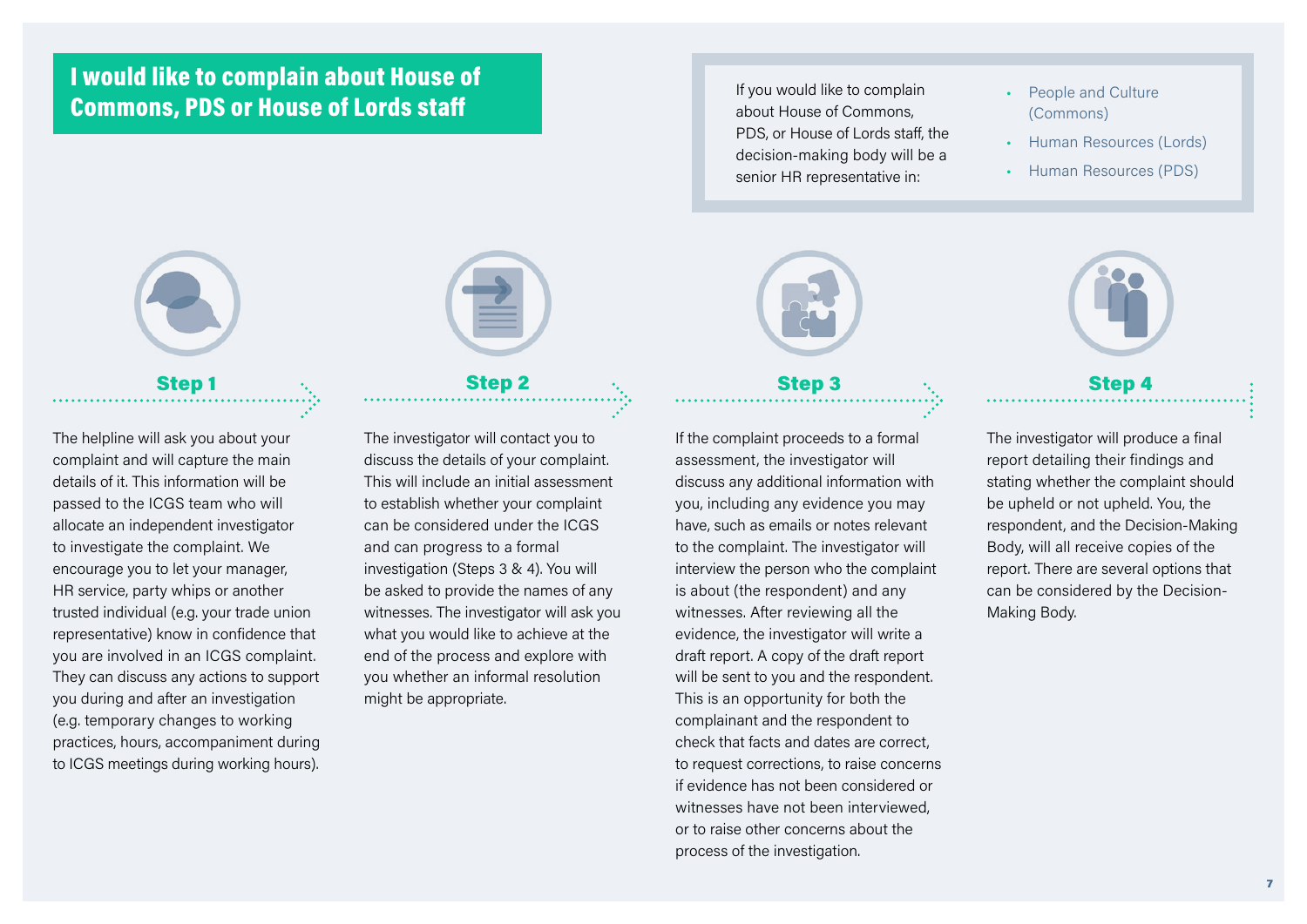### I would like to complain about an MP or former MP

If you would like to complain about an MP, the decision-making body will be the Parliamentary Commissioner for Standards (PCS), Kathryn Stone.



The helpline will ask you about your complaint and will capture the main details of it. This information will be passed to the ICGS team who will allocate the complaint to an independent investigator. You can let your party whip (if you are an MP), trade union representative or trusted person know you are involved in an ICGS complaint. You must inform them that the process is confidential, and they must not share any information about your complaint with anyone else. They can discuss any actions to support you during and after an in vestigation (e.g. temporary changes to working practices, hours, accompaniment to ICGS meetings during working hours).



The investigator will contact you to take initial details of your complaint and will then draft an initial assessment to establish whether your complaint can be resolved informally, can be considered under the ICGS and can progress to formal investigation (Steps 3 & 4). You will be asked to provide the names of any witnesses. The investigator will ask you what you would like to achieve at the end of the process. The initial assessment is sent to the PCS, who will review the investigator's recommendation. This initial assessment will be shared with the person you have complained about (the respondent), if the PCS decides that your complaint should proceed to formal investigation. She will oversee the investigation process from that point.



### If the complaint proceeds to a formal assessment, the investigator will interview you and discuss any additional information with you, including any evidence you may have, such as emails or notes relevant to the complaint. The investigator will also interview the respondent and any witnesses. The investigator will produce a draft full assessment report and send it to the PCS together with their recommendation as to whether the complaint should be upheld.



 $\textsf{Step 1} \qquad \qquad \ddots \qquad \qquad \textsf{Step 2} \qquad \qquad \ddots \qquad \qquad \textsf{Step 4}$ 

The PCS will then read all the evidence and check that it is fairly and fully reflected in the report, that relevant evidence has been included and irrelevant evidence has not been relied on. The PCS will send both you and the respondent a copy of the draft formal assessment report to check that facts and dates are correct, to request any corrections, to raise concerns if relevant evidence has not been considered or relevant witnesses not interviewed or raise other concerns about the process of the investigation. The PCS will then decide whether or not the complaint is upheld and will write to you and to the respondent to let you know about her decision. The PCS will decide what needs to happen if your complaint is upheld. For example, she can ask the respondent to complete some training or to apologise to you. If the PCS thinks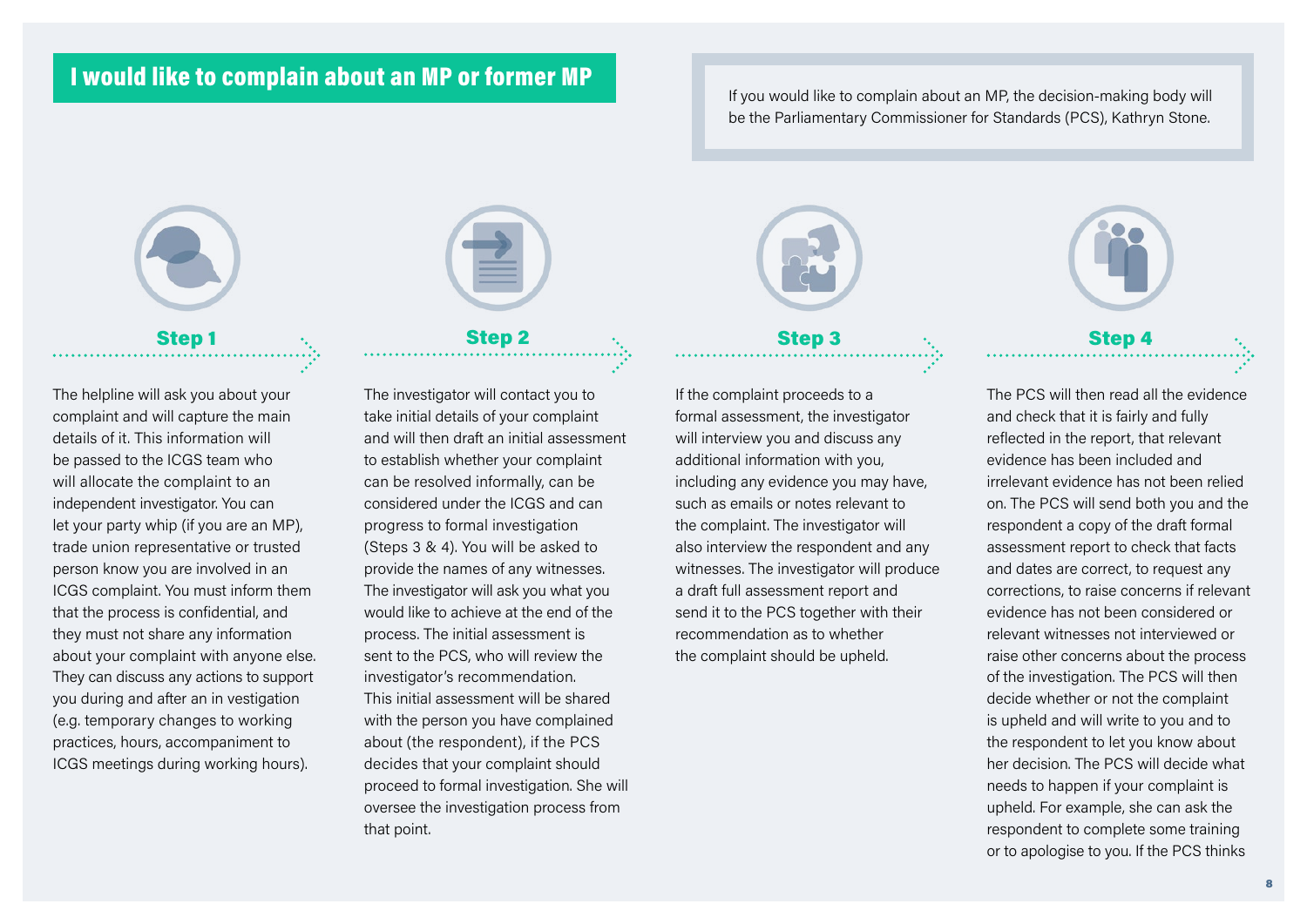## Step 4 continued

the complaint needs a more serious sanction than she can impose, she will send your complaint to the Independent Expert Panel (IEP). In serious cases, the IEP can recommend suspension or expulsion from the House. Both you and the respondent can also appeal against the PCS's decision to the IEP. For more information on the IEP go to its webpage or contact the ICGS team.

The Independent Expert Panel determines appeals and sanctions in cases where complaints have been brought against MPs of bullying, harassment or sexual misconduct under the ICGS.

The panel is entirely independent, with no MPs taking part in its decisions.

If you have any questions or comments, please contact: independentexpertpanel@parliament.uk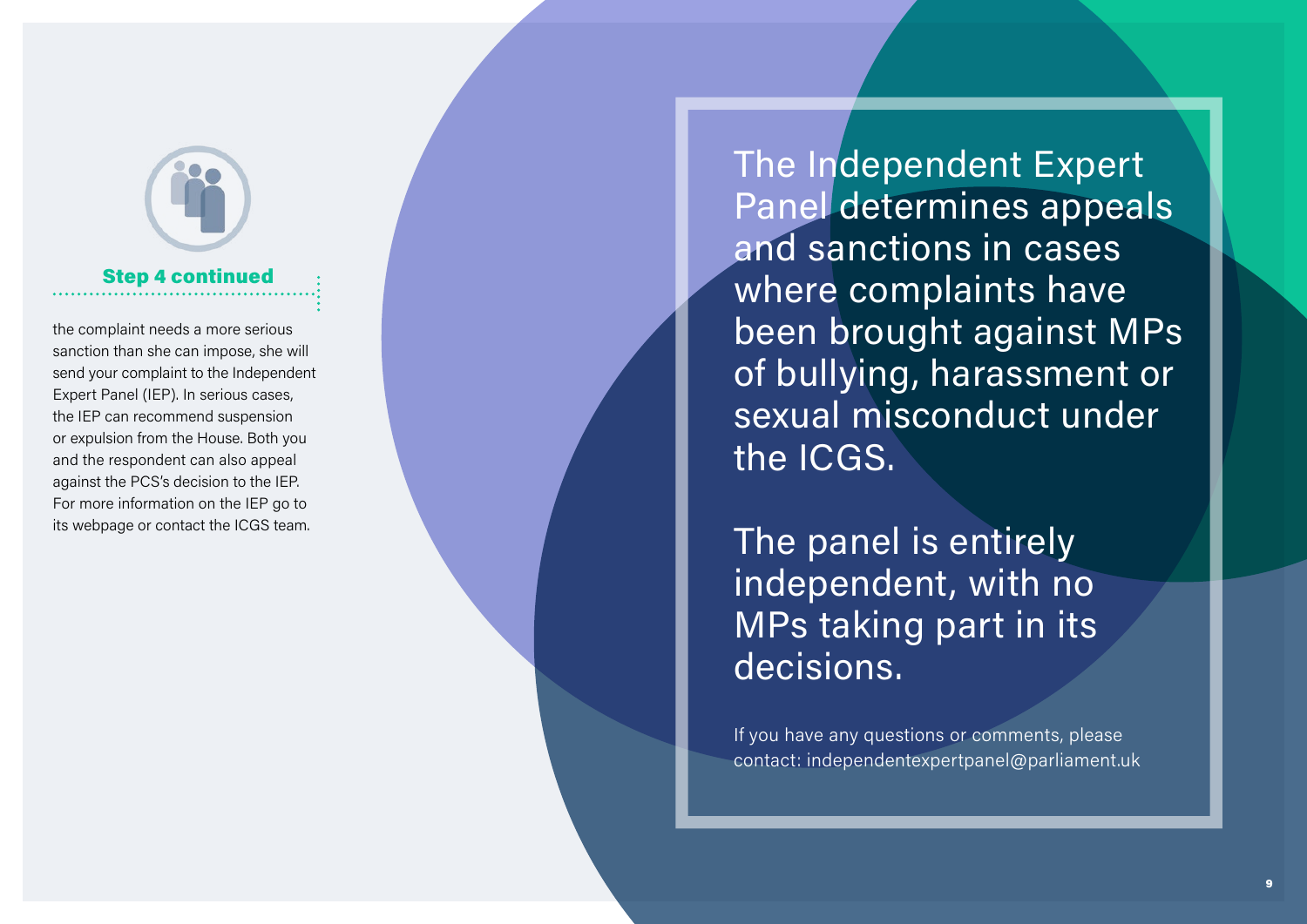### I would like to complain about someone who works for an MP

If you would like to complain about someone who works for an MP, the decision-making body will be the line manager, who is usually the MP.



# $\textsf{Step 1} \qquad \qquad \ddots \qquad \qquad \textsf{Step 2} \qquad \qquad \ddots \qquad \qquad \textsf{Step 4}$

The helpline will ask you about your complaint and will capture the main details of it. This information will be passed to the ICGS team who will allocate the complaint to an independent investigator. You can let your line manager, HR service, party whip, trade union or another trusted individual know in confidence that you are involved in an ICGS complaint. They can discuss any actions to support you during and after an investigation (e.g. temporary changes to working practices, hours, accompaniment to ICGS meetings during working hours).



The investigator will contact you to discuss the details of your complaint. This will include an initial assessment to establish whether your complaint can be considered under the ICGS and can progress to a formal investigation (Steps 3 & 4). You will be asked to provide the names of any witnesses. The investigator will also ask you what you would like to achieve at the end of the process and explore with you whether an informal resolution might be appropriate.



# If the complaint proceeds to a formal

assessment, the investigator will discuss any additional information with you, including any evidence you may have, such as emails, or notes relevant to the complaint. The investigator will interview person being complained about (the respondent) and any witnesses. After reviewing all the evidence, the investigator will produce a draft report, a copy of which will be sent to you and the respondent. This is an opportunity for both parties to check that facts and dates are correct and request corrections, to raise concerns if relevant evidence has not been considered or relevant witnesses not interviewed, or to raise other concerns about the process of the investigation.



The investigator will produce a final report detailing their findings and whether the complaint should be upheld. You, the respondent, and the decision-making body will all receive copies of the report. If a complaint is upheld, the MP, as the employer, will be notified, and should take appropriate action.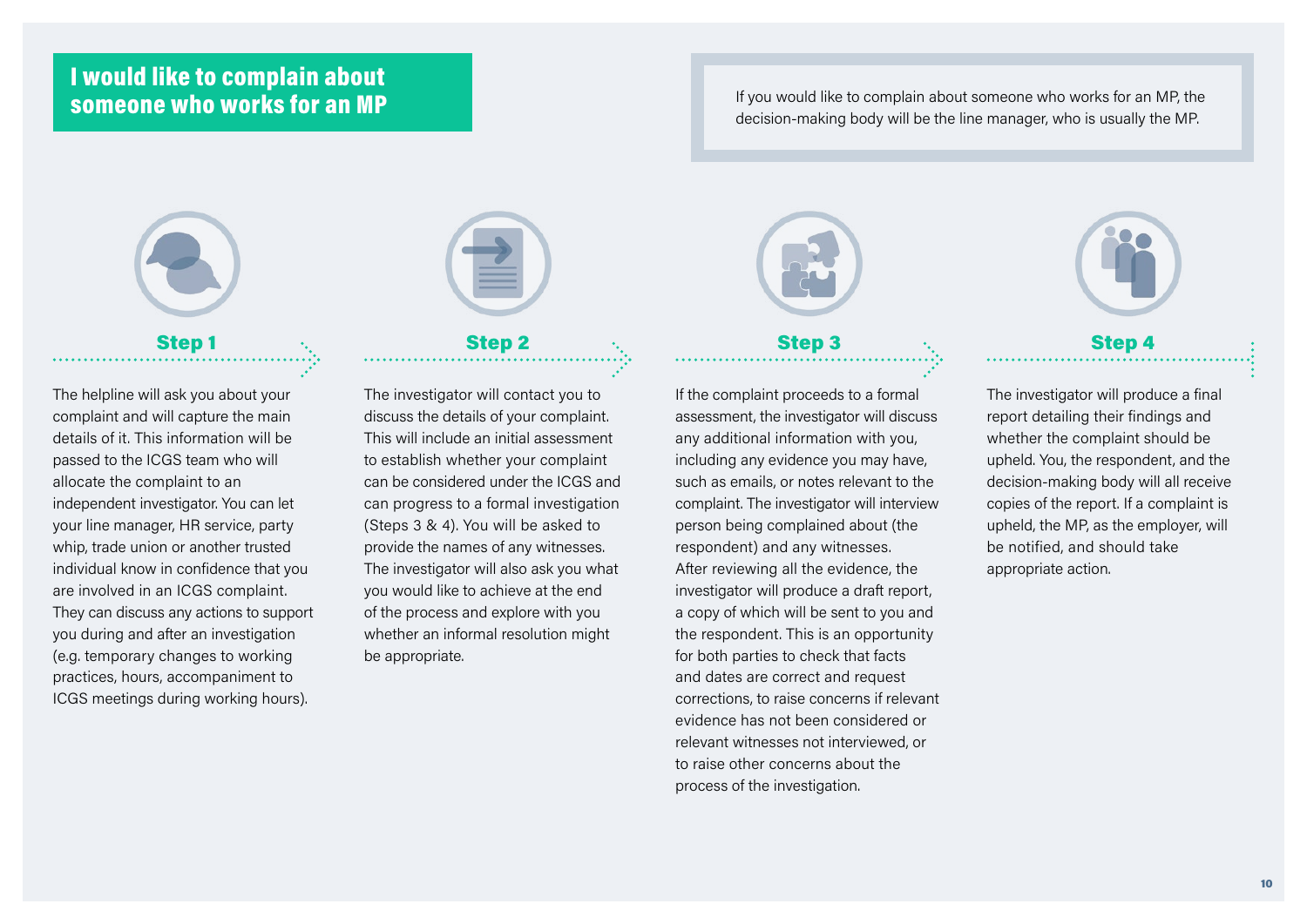### I would like to complain about a Member of the House of Lords or former Member of the House of Lords

If you would like to complain about a Member of the House of Lords, the decision-making body will be one of the Lords Commissioners for Standards, either Akbar Khan or Martin Jelley.



The helpline will ask you about your complaint and will capture the main details of it. This information will be passed to the office of the independent House of Lords Commissioners for Standards, who are responsible for looking into complaints about Members of the House of Lords. You can also choose to complain directly to the House of Lords Commissioners, Akbar Khan or Martin Jelley, via [lordsstandards@](mailto:lordsstandards%40parliament.uk?subject=) [parliament.uk.](mailto:lordsstandards%40parliament.uk?subject=) Your complaint will be handled by one of the Commissioners. You can let your line manager, party whip, trade union or another trusted individual person know in confidence that you are involved in an ICGS complaint. They can discuss any actions to support you during and after an investigation (e.g. temporary changes to working practices, hours, accompaniment to ICGS meetings during working hours).



The Commissioner will complete a preliminary assessment to decide whether your complaint should go forward to a full investigation. This will establish whether your complaint can be considered under the Code of Conduct and the details of your complaint, including the names of any witnesses. He will ask you what you would like to achieve at the end of the process and explore with you whether an informal resolution might be appropriate. At both the preliminary assessment (Step 2) and investigation stages (Steps 3 & 4), the Commissioner may be supported by an independent investigator.



The Commissioner will talk to you about your complaint and ask for any additional evidence you may have e.g. emails or notes you may have taken in relation to your complaint. He may ask to meet you. He will speak to the member being complained about (the respondent) and any witnesses necessary to complete the investigation. After reviewing all the evidence, the Commissioner will produce a draft factual report, and a copy will be sent to you and the respondent. This is an opportunity for both parties to check that facts and dates are correct and request corrections, to raise concerns if relevant evidence has not been considered or relevant witnesses not interviewed, or to raise other concerns about the process of the investigation.



The Commissioner will then decide whether the complaint should be upheld. He will write to you and to the respondent to inform you about his decision.

There are four possible outcomes of an investigation:

- 1. Complaint dismissed: after investigation the Commissioner finds the complaint is not upheld. The complainant may appeal this finding to the Conduct Committee:
- 2. Agreed resolution: during the investigation and before any findings are made, the Commissioner agrees a way to resolve the complaint with the complainant and respondent;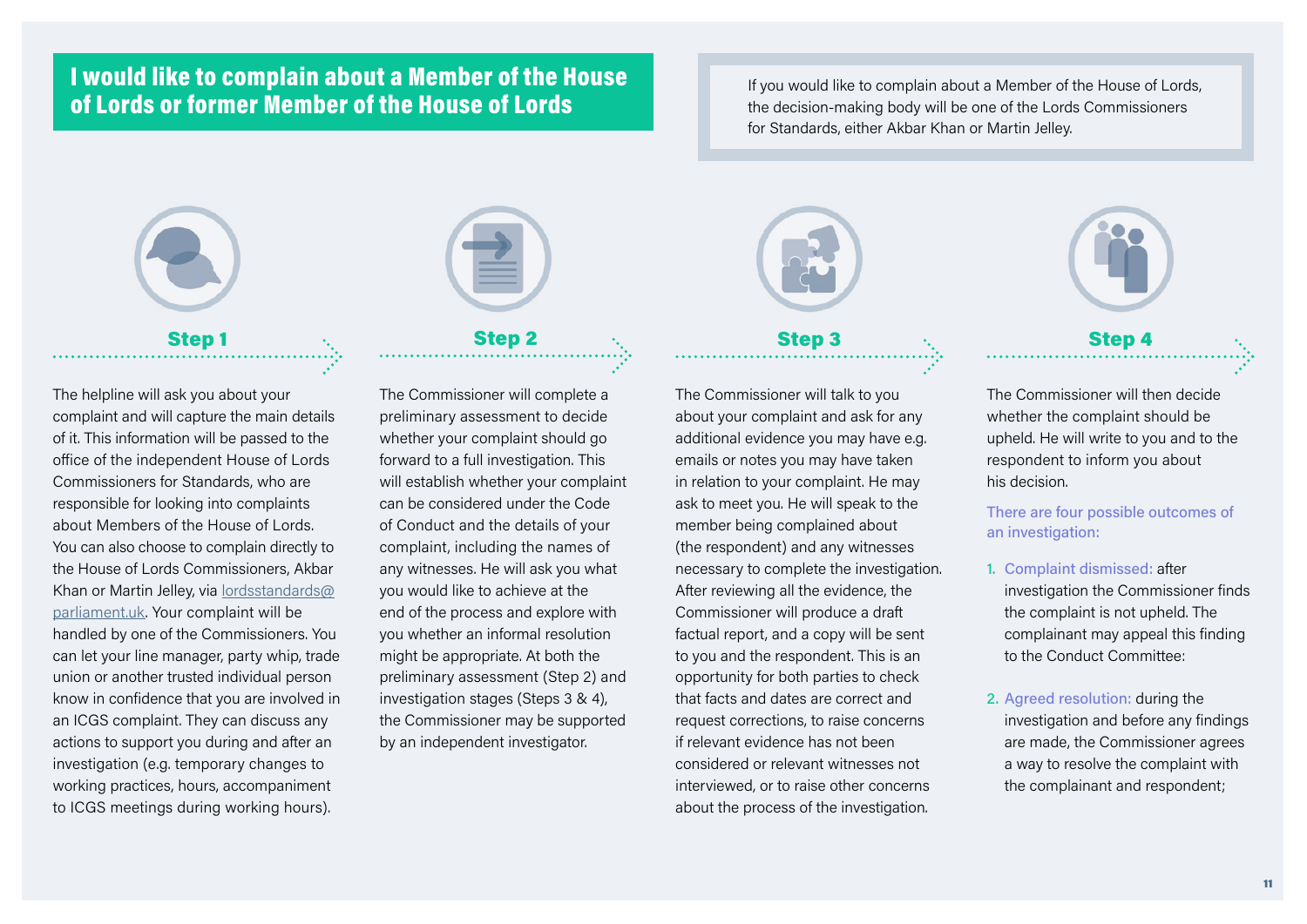### Step 4 continued

- 3. Remedial action: after investigation the Commissioner finds the complaint is upheld and agrees further action with the respondent and the complainant, including an apology or training.
- 4. Sanction: after investigation the Commissioner finds the complaint is upheld but remedial action cannot be agreed or would be inappropriate. He reports his findings, with a recommended sanction, to the Conduct Committee which hears any appeal. After this the Committee reports to the House.

If the complaint is upheld, the respondent may be asked to agree to remedial action as an appropriate outcome, in which case a report will be produced and published on the parliamentary website. In cases where the Committee reports to the House, the report will be decided by the House of Lords without debate. Possible sanctions include, an apology, undertaking training, suspension, or expulsion from the House.

The Conduct Committee is made up of five members of the House and four lay members who have relevant professional experience. In addition to considering the Commissioner for Standards' recommended sanction when this is not remedial action, the Conduct Committee is responsible for hearing appeals against the Commissioners for Standards' findings.

If you have any queries about the work of the Conduct Committee, please contact [lordsconduct@parliament.uk](mailto:%20lordsconduct%40parliament.uk?subject=)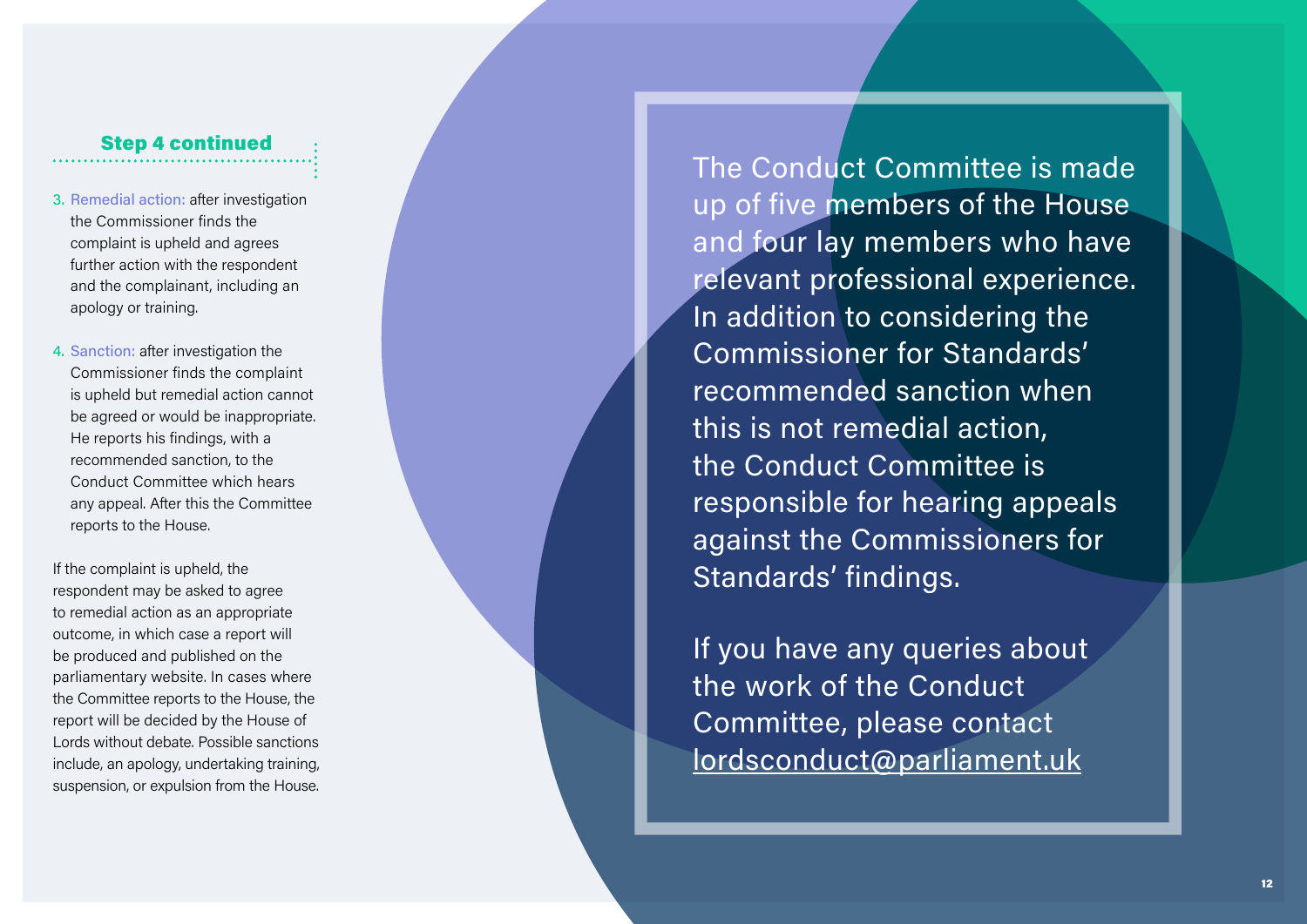### I would like to complain about someone who works for a Member of the House of Lords

If you would like to complain about someone who works for a Member of the House of Lords, the decision-making body will be one of the Lords Commissioners for Standards, either Akbar Khan or Martin Jelley.



## $\textsf{Step 1} \qquad \qquad \ddots \qquad \qquad \textsf{Step 2} \qquad \qquad \ddots \qquad \qquad \textsf{Step 4}$

The helpline will ask you about your complaint and will capture the main details of it. This information will be passed to the office of the independent House of Lords Commissioners – Martin Jelley and Akbar Khan. You can also choose to complain directly to the House of Lords Commissioners via [lordsstandards@parliament.uk.](mailto:lordsstandards%40parliament.uk?subject=) Your complaint will be handled by one of the Commissioners. You can let your line manager, HR service, party whip, trade union or another trusted individual know in confidence that you are involved in an ICGS complaint. They can discuss any actions to support you during and after an investigation (e.g. temporary changes to working practices, hours, accompaniment to ICGS meetings during working hours).



### The Commissioner will complete a preliminary assessment to decide whether your complaint should go forward to a full investigation (Steps 3 & 4). This will include an assessment to establish whether your complaint can be considered under the Code of Conduct, the details of your complaint, including the names of any witnesses. He will ask you what you would like to achieve at the end of the process and explore with you whether an informal resolution might be appropriate. At both the preliminary assessment (Step 2) and investigation stages (Steps 3 & 4), the Commissioner may be supported by an independent investigator.



The Commissioner will talk to you about your complaint and ask for any additional evidence you may have e.g. emails or notes you may have taken in relation to your complaint. He may ask to meet with you. He will speak to the person being complained about (the respondent) and any witnesses. After reviewing all the evidence, the Commissioner will produce a draft factual report, a copy of which will be sent to you and the respondent. This is an opportunity for both parties to check that facts and dates are correct, to request corrections, to raise concerns if relevant evidence has not been considered or relevant witnesses not interviewed, or to raise other concerns about the process of the investigation.



The Commissioner will then decide whether the complaint should be upheld. He will write to you and to the respondent to inform you about his decision.

There are four possible outcomes of an investigation:

- 1. Complaint dismissed: after investigation the Commissioner finds the complaint is not upheld. The complainant may appeal this finding to the Conduct Committee.
- 2. Agreed resolution: during the investigation and before and findings are made, the Commissioner agrees a resolution with the complainant and respondent;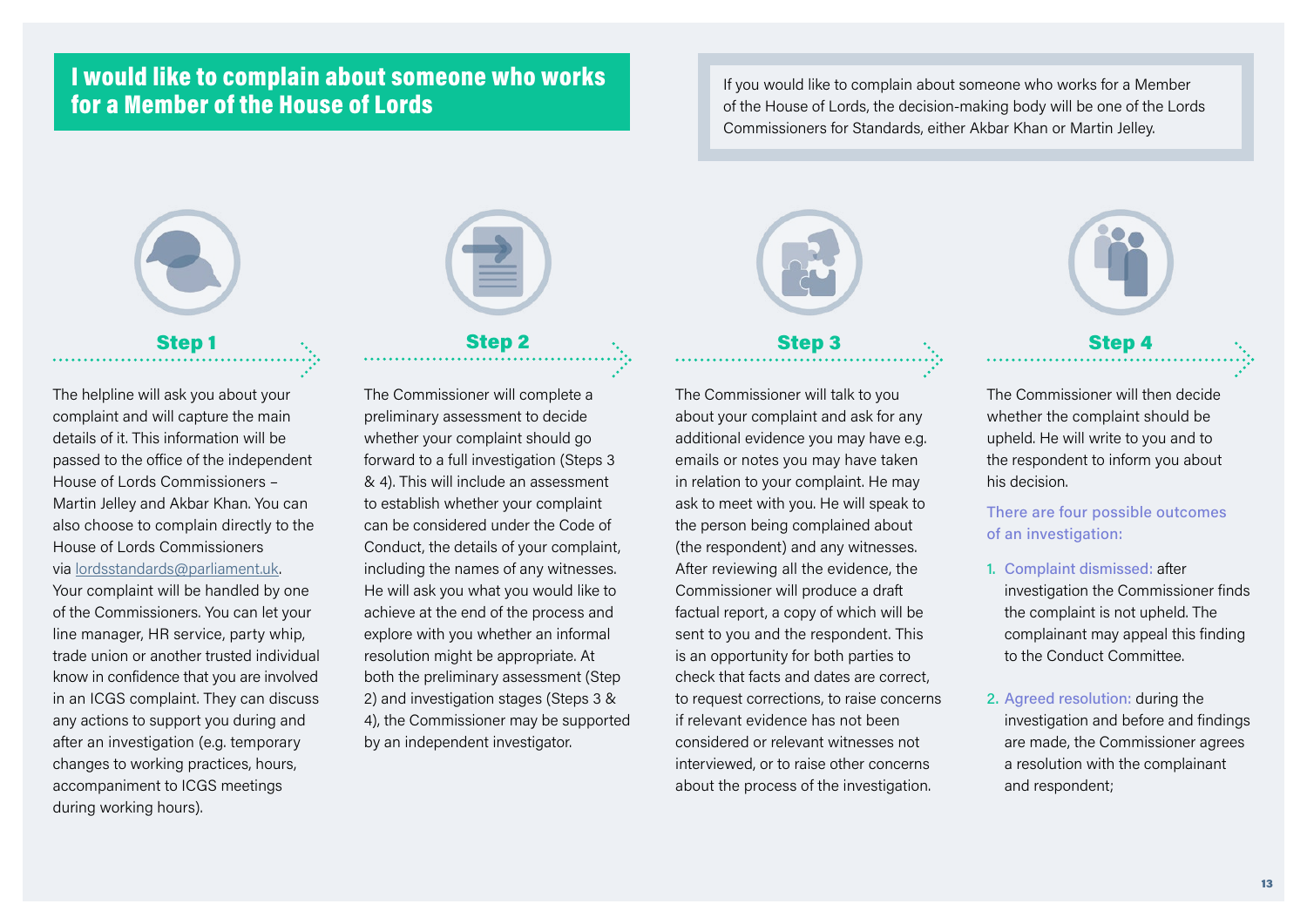

### Step 4 continued

- 3. Remedial action: after investigation the Commissioner finds the complaint is upheld and agrees further action with the respondent and the complainant, including an apology or training.
- 4. Sanction: after investigation the Commissioner the complaint is upheld but remedial action cannot be agreed or would be inappropriate. He reports the findings, with a recommended sanction, to the Conduct Committee which hears any appeal.

When a complaint is upheld: In some cases, the Lords Commissioner for Standards will agree remedial action with the member and the complainant, and his report will not be considered by the Conduct Committee.

Where remedial action is not appropriate, the Conduct Committee will consider the Commissioner's report and his recommended sanction, as well as any appeals. Following this, the Committee may report to the House.

Possible sanctions include suspension or withdrawal of the individual's pass, or cancellation of the individual's e-mail account.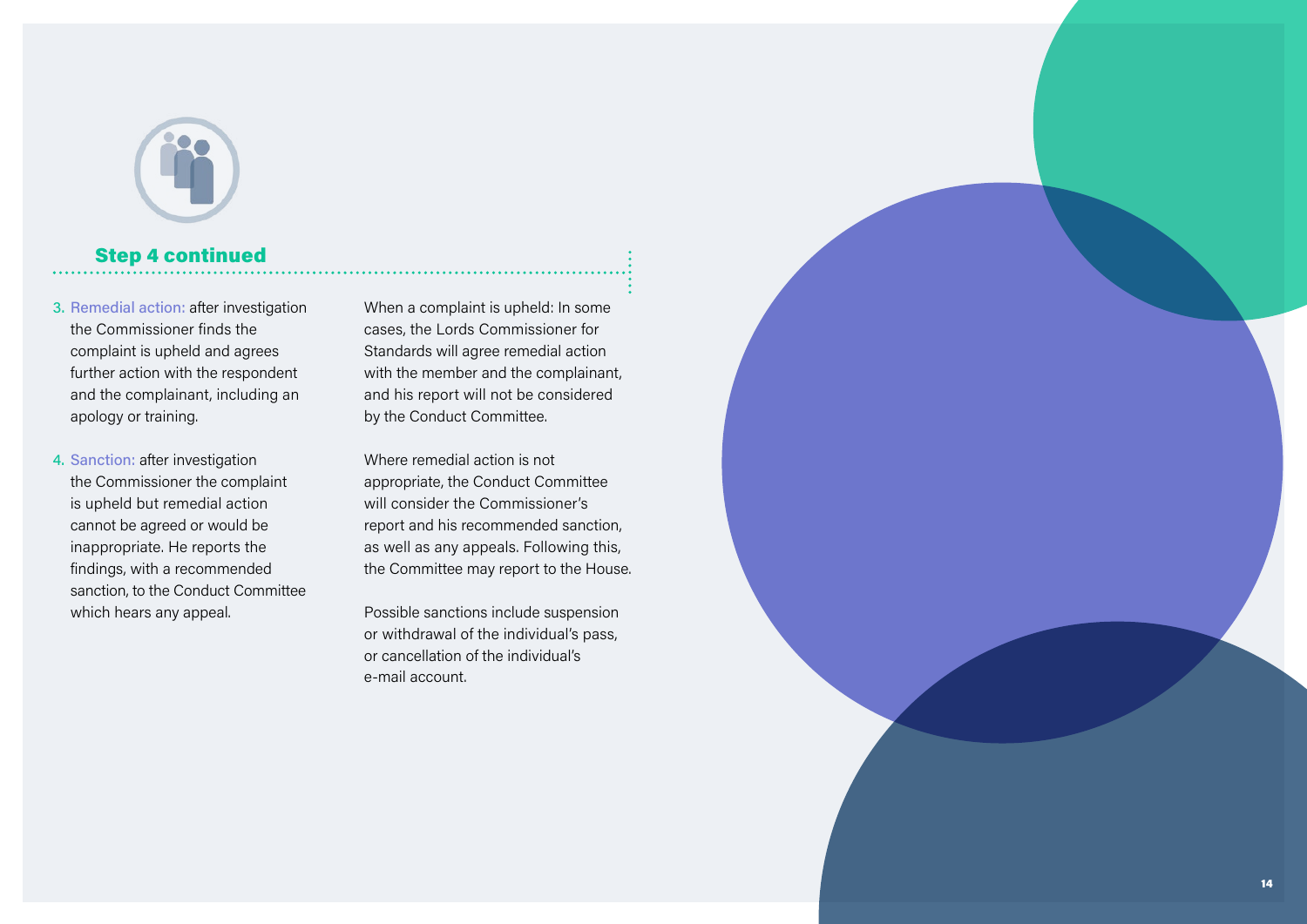### I would like to complain about another passholder

If you would like to complain about another passholder, the decision-making body will be usually be the employer of the person you are complaining about.



The helpline will ask you about your complaint and will capture the main details of it. This information will be passed to the ICGS team who will allocate the complaint to an independent investigator. You can let your line manager, HR service, trade union or another trusted individual know in confidence that you are involved in an ICGS complaint. They can discuss any actions to support you during and after an investigation (e.g. temporary changes to working practices, hours, accompaniment to ICGS meetings during working hours).



### The investigator will contact you to discuss the details of your complaint. This will include an initial assessment to establish whether your complaint can be considered under the ICGS and can progress to formal investigation (Steps 3 & 4). You will be asked to provide the names of any witnesses. The investigator will ask you what you would like to achieve at the end of the process and explore with you whether an informal resolution might be appropriate.

# $\textsf{Step 1} \qquad \qquad \ddots \qquad \qquad \textsf{Step 2} \qquad \qquad \ddots \qquad \qquad \textsf{Step 4}$

If the complaint proceeds to a formal assessment, the investigator will discuss any additional information with you, including any evidence you may have such as emails or notes relevant to the complaint. The investigator will interview the person who the complaint is about (the respondent) and speak to any witnesses. After reviewing all the evidence, the investigator will produce a draft report, a copy of which will be sent to you and the respondent. This is an opportunity for both parties to check that facts and dates are correct and request corrections, to raise concerns if relevant evidence has not been considered or relevant witnesses not interviewed, or to raise other concerns about the process of the investigation.



The investigator will produce a final report detailing their findings and saying whether the complaint should be upheld. You and the respondent will receive copies of the Report. If the complaint is upheld, the decisionmaking body of the respondent will also receive a copy of the report.

If the complaint is upheld, next steps will be decided on a case-by-case basis.